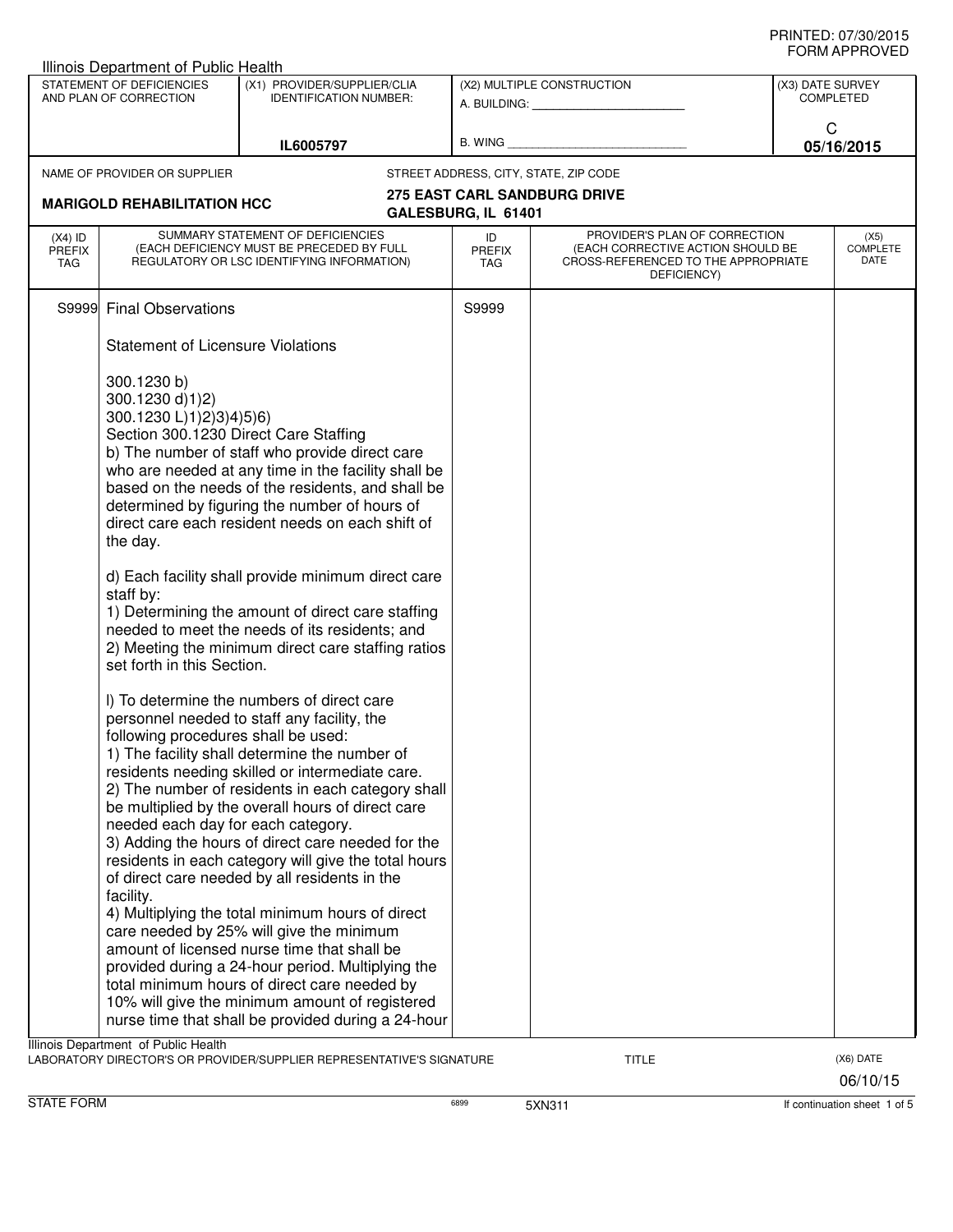|                                   | <b>Illinois Department of Public Health</b>                                                                                                                                                           |                                                                                                                                                                                                                                                                                                                                                                                                                                                                                                                                                                                                                                                                                                                                                                                                                                                                                                                                                                                                                                                                                                                                                                                                                                                                                                                                                                              |                            |                                                                                                                          |                  |                                 |
|-----------------------------------|-------------------------------------------------------------------------------------------------------------------------------------------------------------------------------------------------------|------------------------------------------------------------------------------------------------------------------------------------------------------------------------------------------------------------------------------------------------------------------------------------------------------------------------------------------------------------------------------------------------------------------------------------------------------------------------------------------------------------------------------------------------------------------------------------------------------------------------------------------------------------------------------------------------------------------------------------------------------------------------------------------------------------------------------------------------------------------------------------------------------------------------------------------------------------------------------------------------------------------------------------------------------------------------------------------------------------------------------------------------------------------------------------------------------------------------------------------------------------------------------------------------------------------------------------------------------------------------------|----------------------------|--------------------------------------------------------------------------------------------------------------------------|------------------|---------------------------------|
|                                   | STATEMENT OF DEFICIENCIES<br>AND PLAN OF CORRECTION                                                                                                                                                   | (X1) PROVIDER/SUPPLIER/CLIA<br><b>IDENTIFICATION NUMBER:</b>                                                                                                                                                                                                                                                                                                                                                                                                                                                                                                                                                                                                                                                                                                                                                                                                                                                                                                                                                                                                                                                                                                                                                                                                                                                                                                                 |                            | (X2) MULTIPLE CONSTRUCTION<br>A. BUILDING: A. BUILDING:                                                                  | (X3) DATE SURVEY | <b>COMPLETED</b>                |
|                                   |                                                                                                                                                                                                       | IL6005797                                                                                                                                                                                                                                                                                                                                                                                                                                                                                                                                                                                                                                                                                                                                                                                                                                                                                                                                                                                                                                                                                                                                                                                                                                                                                                                                                                    | B. WING                    |                                                                                                                          | C                | 05/16/2015                      |
|                                   | NAME OF PROVIDER OR SUPPLIER                                                                                                                                                                          |                                                                                                                                                                                                                                                                                                                                                                                                                                                                                                                                                                                                                                                                                                                                                                                                                                                                                                                                                                                                                                                                                                                                                                                                                                                                                                                                                                              |                            | STREET ADDRESS, CITY, STATE, ZIP CODE                                                                                    |                  |                                 |
|                                   |                                                                                                                                                                                                       |                                                                                                                                                                                                                                                                                                                                                                                                                                                                                                                                                                                                                                                                                                                                                                                                                                                                                                                                                                                                                                                                                                                                                                                                                                                                                                                                                                              |                            | <b>275 EAST CARL SANDBURG DRIVE</b>                                                                                      |                  |                                 |
|                                   | <b>MARIGOLD REHABILITATION HCC</b>                                                                                                                                                                    |                                                                                                                                                                                                                                                                                                                                                                                                                                                                                                                                                                                                                                                                                                                                                                                                                                                                                                                                                                                                                                                                                                                                                                                                                                                                                                                                                                              | GALESBURG, IL 61401        |                                                                                                                          |                  |                                 |
| $(X4)$ ID<br>PREFIX<br><b>TAG</b> |                                                                                                                                                                                                       | SUMMARY STATEMENT OF DEFICIENCIES<br>(EACH DEFICIENCY MUST BE PRECEDED BY FULL<br>REGULATORY OR LSC IDENTIFYING INFORMATION)                                                                                                                                                                                                                                                                                                                                                                                                                                                                                                                                                                                                                                                                                                                                                                                                                                                                                                                                                                                                                                                                                                                                                                                                                                                 | ID<br><b>PREFIX</b><br>TAG | PROVIDER'S PLAN OF CORRECTION<br>(EACH CORRECTIVE ACTION SHOULD BE<br>CROSS-REFERENCED TO THE APPROPRIATE<br>DEFICIENCY) |                  | (X5)<br><b>COMPLETE</b><br>DATE |
| S9999                             | Continued From page 1<br>period.<br>75% of the Minimum Required<br>with the Nurse Practice Act.<br>facility's midnight census.<br>residents that reside in the facility.<br>Findings Include:<br>147. | 5) Additional Direct Care Hours Equal to at Least<br>The remaining 75% of the minimum required<br>direct care hours may be fulfilled by other staff<br>identified in subsection (f) as long as it can be<br>documented that they provide direct care and as<br>long as nursing care is provided in accordance<br>6) The amount of time determined in subsections<br>$(l)(4)$ and $(5)$ is expressed in hours. Dividing the<br>total number of hours needed by the number of<br>hours each person works per shift (usually 7.5 or<br>8 hours) will give the number of persons needed<br>to staff each shift. Calculations shall not include<br>time for scheduled breaks or scheduled in-service<br>training. The number of residents used to<br>calculate staff ratios shall be based on the<br>Based on record review and interview the facility<br>failed to meet minimum direct care staffing<br>requirements. This has the potential to affect all<br>The Midnight Census dated 5/14/15, provided by<br>E1 (Administrator) listed resident census to be<br>The minimum direct care staffing for the 7-3 (7<br>am - 3 pm) shift is 17 Certified Nurse Aides.<br>The minimum direct care staffing for the 3-11 (3)<br>pm - 11 pm) shift is 13 Certified Nurse Aides.<br>The minimum direct care staffing for the 11 -7<br>shift (11 pm - 7 am) is 7 Certified Nurse Aides. | S9999                      |                                                                                                                          |                  |                                 |
|                                   |                                                                                                                                                                                                       | 1. On 05/14/15 at 12:56 p.m. E9 (Certified Nurse                                                                                                                                                                                                                                                                                                                                                                                                                                                                                                                                                                                                                                                                                                                                                                                                                                                                                                                                                                                                                                                                                                                                                                                                                                                                                                                             |                            |                                                                                                                          |                  |                                 |
| <b>STATE FORM</b>                 | Illinois Department of Public Health                                                                                                                                                                  |                                                                                                                                                                                                                                                                                                                                                                                                                                                                                                                                                                                                                                                                                                                                                                                                                                                                                                                                                                                                                                                                                                                                                                                                                                                                                                                                                                              | 6899                       | 5XN311                                                                                                                   |                  | If continuation sheet 2 of 5    |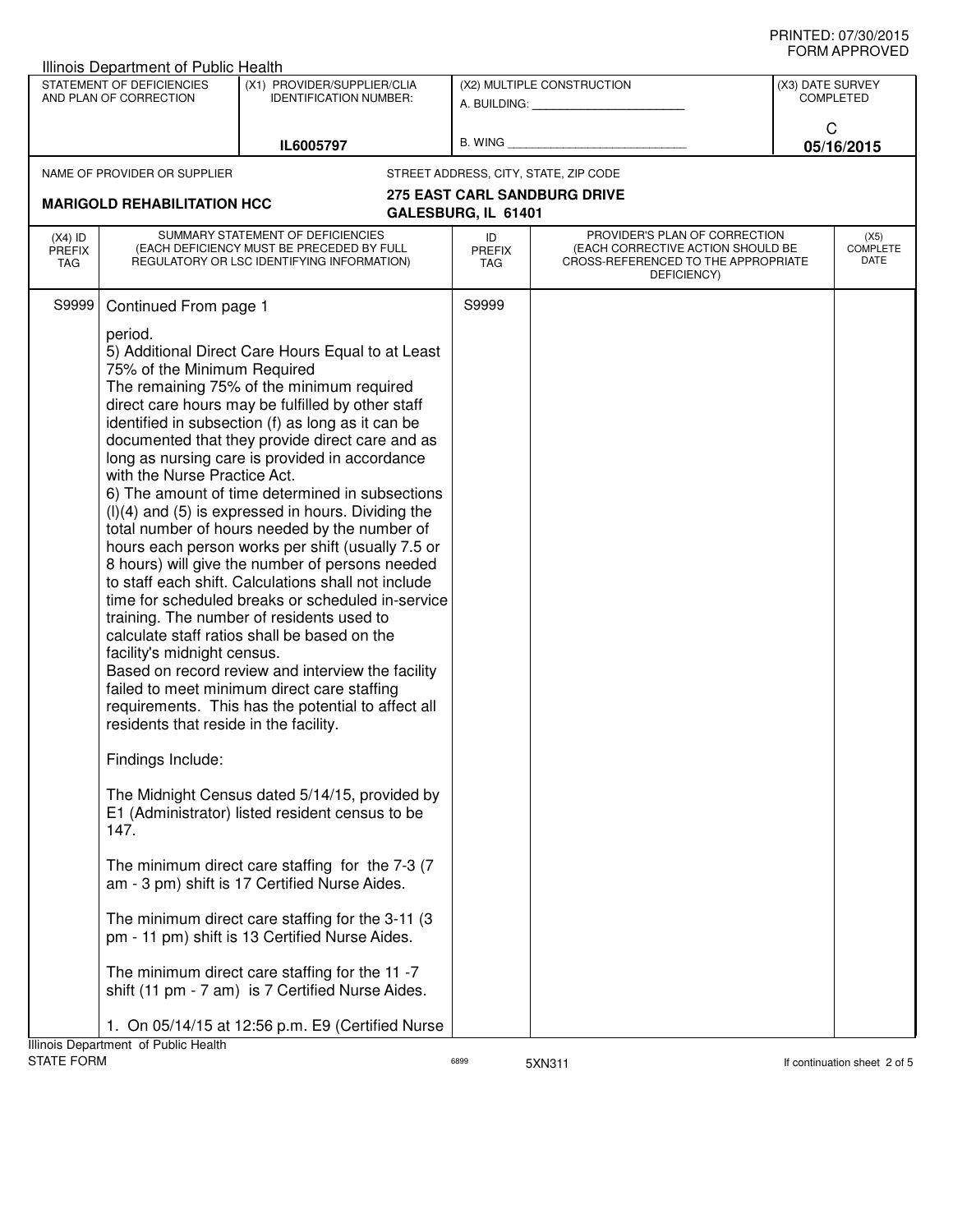|                                   | <b>Illinois Department of Public Health</b>                                       |                                                                                                                                                                                                                                                    |                            |                                                                                                                          |                  |                                 |
|-----------------------------------|-----------------------------------------------------------------------------------|----------------------------------------------------------------------------------------------------------------------------------------------------------------------------------------------------------------------------------------------------|----------------------------|--------------------------------------------------------------------------------------------------------------------------|------------------|---------------------------------|
|                                   | STATEMENT OF DEFICIENCIES<br>AND PLAN OF CORRECTION                               | (X1) PROVIDER/SUPPLIER/CLIA<br><b>IDENTIFICATION NUMBER:</b>                                                                                                                                                                                       |                            | (X2) MULTIPLE CONSTRUCTION<br>A. BUILDING: A. BUILDING:                                                                  | (X3) DATE SURVEY | <b>COMPLETED</b>                |
|                                   |                                                                                   | IL6005797                                                                                                                                                                                                                                          | B. WING                    |                                                                                                                          | C                | 05/16/2015                      |
|                                   | NAME OF PROVIDER OR SUPPLIER                                                      |                                                                                                                                                                                                                                                    |                            | STREET ADDRESS, CITY, STATE, ZIP CODE                                                                                    |                  |                                 |
|                                   | <b>MARIGOLD REHABILITATION HCC</b>                                                |                                                                                                                                                                                                                                                    | GALESBURG, IL 61401        | <b>275 EAST CARL SANDBURG DRIVE</b>                                                                                      |                  |                                 |
| $(X4)$ ID<br><b>PREFIX</b><br>TAG |                                                                                   | SUMMARY STATEMENT OF DEFICIENCIES<br>(EACH DEFICIENCY MUST BE PRECEDED BY FULL<br>REGULATORY OR LSC IDENTIFYING INFORMATION)                                                                                                                       | ID<br>PREFIX<br><b>TAG</b> | PROVIDER'S PLAN OF CORRECTION<br>(EACH CORRECTIVE ACTION SHOULD BE<br>CROSS-REFERENCED TO THE APPROPRIATE<br>DEFICIENCY) |                  | (X5)<br><b>COMPLETE</b><br>DATE |
| S9999                             | Continued From page 2                                                             |                                                                                                                                                                                                                                                    | S9999                      |                                                                                                                          |                  |                                 |
|                                   |                                                                                   | Aid/Scheduler) confirmed the presence of 14<br>Certified Nurse Aides currently working the 7-3<br>shift, 3 below the minimum staffing requirements.                                                                                                |                            |                                                                                                                          |                  |                                 |
|                                   | guidelines of staff. Set guidelines from<br>Certified Nurse Aides for 11-7 shift. | On 05/14/15 at 12:56 P.M. E9 (Certified Nurse<br>Aid/Scheduler) states the census fluctuates from<br>137-150 and E9 does not deviate from set<br>"corporate" are 7-3 shift 12 Certified Nurse Aides,<br>3-11 shift 11 Certified Nurse Aides, and 7 |                            |                                                                                                                          |                  |                                 |
|                                   |                                                                                   | E9 stated "call in are handled by the Assistant<br>Director of Nursing and Administrator."                                                                                                                                                         |                            |                                                                                                                          |                  |                                 |
|                                   | Director of Nursing."                                                             | On 05/14/15 at 12:35 P.M. E1 (Administrator)<br>stated "'E9' does staffing/scheduling, discusses<br>problems with Director of Nursing or Assistant                                                                                                 |                            |                                                                                                                          |                  |                                 |
|                                   | indicates resident census 146.                                                    | 2. The Daily Census Report dated 05/02/15                                                                                                                                                                                                          |                            |                                                                                                                          |                  |                                 |
|                                   | should be 17 Certified Nurse Aides.                                               | The minimum direct care staffing for the 7-3 shift                                                                                                                                                                                                 |                            |                                                                                                                          |                  |                                 |
|                                   | minimum staffing requirements.                                                    | The schedule provided by E9 (Certified Nurses<br>Aide/Schedule) shows 11 Certified Nurse Aides<br>worked on 05/02/15 7-3, six CNA's below the                                                                                                      |                            |                                                                                                                          |                  |                                 |
|                                   | indicates resident census 147.                                                    | 3. The Daily Census Report dated 05/03/15                                                                                                                                                                                                          |                            |                                                                                                                          |                  |                                 |
|                                   | should be 17 Certified Nurse Aides.                                               | The minimum direct care staffing for the 7-3 shift                                                                                                                                                                                                 |                            |                                                                                                                          |                  |                                 |
|                                   | Illinois Denartment, of Public Health                                             | The schedule proved by E9 (Certified Nurse<br>Aide/Scheduler) indicate 11 Certified Nurse Aides<br>worked on 05/03/15 on the 7-3 shift, six below the                                                                                              |                            |                                                                                                                          |                  |                                 |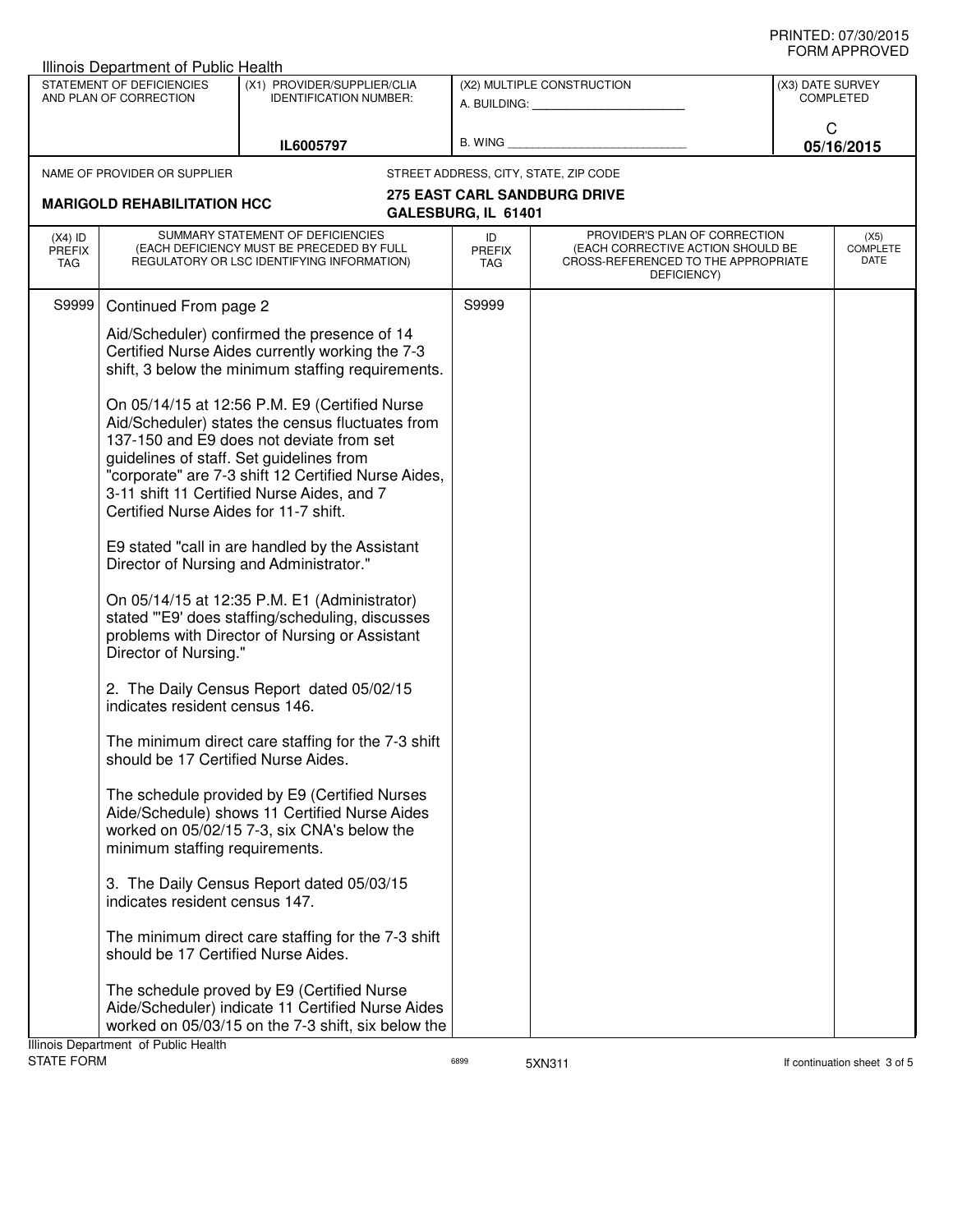|                                   | Illinois Department of Public Health                                        |                                                                                                                                                                                                 |                                   |                                                                                                                          |                                      |                                 |
|-----------------------------------|-----------------------------------------------------------------------------|-------------------------------------------------------------------------------------------------------------------------------------------------------------------------------------------------|-----------------------------------|--------------------------------------------------------------------------------------------------------------------------|--------------------------------------|---------------------------------|
|                                   | STATEMENT OF DEFICIENCIES<br>AND PLAN OF CORRECTION                         | (X1) PROVIDER/SUPPLIER/CLIA<br><b>IDENTIFICATION NUMBER:</b>                                                                                                                                    |                                   | (X2) MULTIPLE CONSTRUCTION                                                                                               | (X3) DATE SURVEY<br><b>COMPLETED</b> |                                 |
|                                   |                                                                             | IL6005797                                                                                                                                                                                       | <b>B. WING</b>                    |                                                                                                                          | C<br>05/16/2015                      |                                 |
|                                   | NAME OF PROVIDER OR SUPPLIER                                                |                                                                                                                                                                                                 |                                   | STREET ADDRESS, CITY, STATE, ZIP CODE                                                                                    |                                      |                                 |
|                                   | <b>MARIGOLD REHABILITATION HCC</b>                                          |                                                                                                                                                                                                 | GALESBURG, IL 61401               | <b>275 EAST CARL SANDBURG DRIVE</b>                                                                                      |                                      |                                 |
| $(X4)$ ID<br><b>PREFIX</b><br>TAG |                                                                             | SUMMARY STATEMENT OF DEFICIENCIES<br>(EACH DEFICIENCY MUST BE PRECEDED BY FULL<br>REGULATORY OR LSC IDENTIFYING INFORMATION)                                                                    | ID<br><b>PREFIX</b><br><b>TAG</b> | PROVIDER'S PLAN OF CORRECTION<br>(EACH CORRECTIVE ACTION SHOULD BE<br>CROSS-REFERENCED TO THE APPROPRIATE<br>DEFICIENCY) |                                      | (X5)<br><b>COMPLETE</b><br>DATE |
| S9999                             | Continued From page 3                                                       |                                                                                                                                                                                                 | S9999                             |                                                                                                                          |                                      |                                 |
|                                   | minimum staffing requirements.                                              |                                                                                                                                                                                                 |                                   |                                                                                                                          |                                      |                                 |
|                                   |                                                                             | The minimum direct care staffing for the 3-11 on<br>5/3/15 shift should be 11 Certified Nurse Aides.                                                                                            |                                   |                                                                                                                          |                                      |                                 |
|                                   |                                                                             | The schedule provided by E9 (Certified Nurse's<br>Aid/scheduler) indicate that 10 Certified Nurses<br>Aides worked on 05/03/15 on 3-11 shift.                                                   |                                   |                                                                                                                          |                                      |                                 |
|                                   | should be 7 Certified Nurse Aides.                                          | The minimum direct care staffing for the 11-7 shift                                                                                                                                             |                                   |                                                                                                                          |                                      |                                 |
|                                   |                                                                             | The schedule provided by E9 (Certified Nurse<br>Aide/Scheduler) indicate that 6 Certified Nurse<br>Aides worked on 05/03/15 on the 11-7 shift.                                                  |                                   |                                                                                                                          |                                      |                                 |
|                                   | indicates resident census of 150.                                           | 4. The Daily Census Report dated 05/09/15                                                                                                                                                       |                                   |                                                                                                                          |                                      |                                 |
|                                   | should be 17 Certified Nurse Aides.                                         | The minimum direct care staffing for the 7-3 shift                                                                                                                                              |                                   |                                                                                                                          |                                      |                                 |
|                                   |                                                                             | The schedule provided by E9 (Certified Nurse<br>Aide/Scheduler) indicates that 11 Certified Nurse<br>Aides worked on the 7-3 shift on 05/09/15, six<br>below the minimum staffing requirements. |                                   |                                                                                                                          |                                      |                                 |
|                                   |                                                                             | The minimum direct care staffing for the 11-7 shift<br>should be have been 7 Certified Nurse Aides.                                                                                             |                                   |                                                                                                                          |                                      |                                 |
|                                   |                                                                             | The schedule provided by E9 (Certified Nurse<br>Aide/Scheduler) indicates that 4 Certified Nurse<br>Aides worked the 11-7 shift on 05/09/15, three<br>below the minimum staffing requirements.  |                                   |                                                                                                                          |                                      |                                 |
|                                   | indicates resident census of 150.                                           | 5. The Daily Census Report dated 05/10/15                                                                                                                                                       |                                   |                                                                                                                          |                                      |                                 |
|                                   | should be 17 Certified Nurse Aides.<br>Illinois Department of Public Health | The minimum direct care staffing for the 7-3 shift                                                                                                                                              |                                   |                                                                                                                          |                                      |                                 |

STATE FORM **EXAMPLE 19** FORM **6899** 6899 5XN311 6899 5XN311